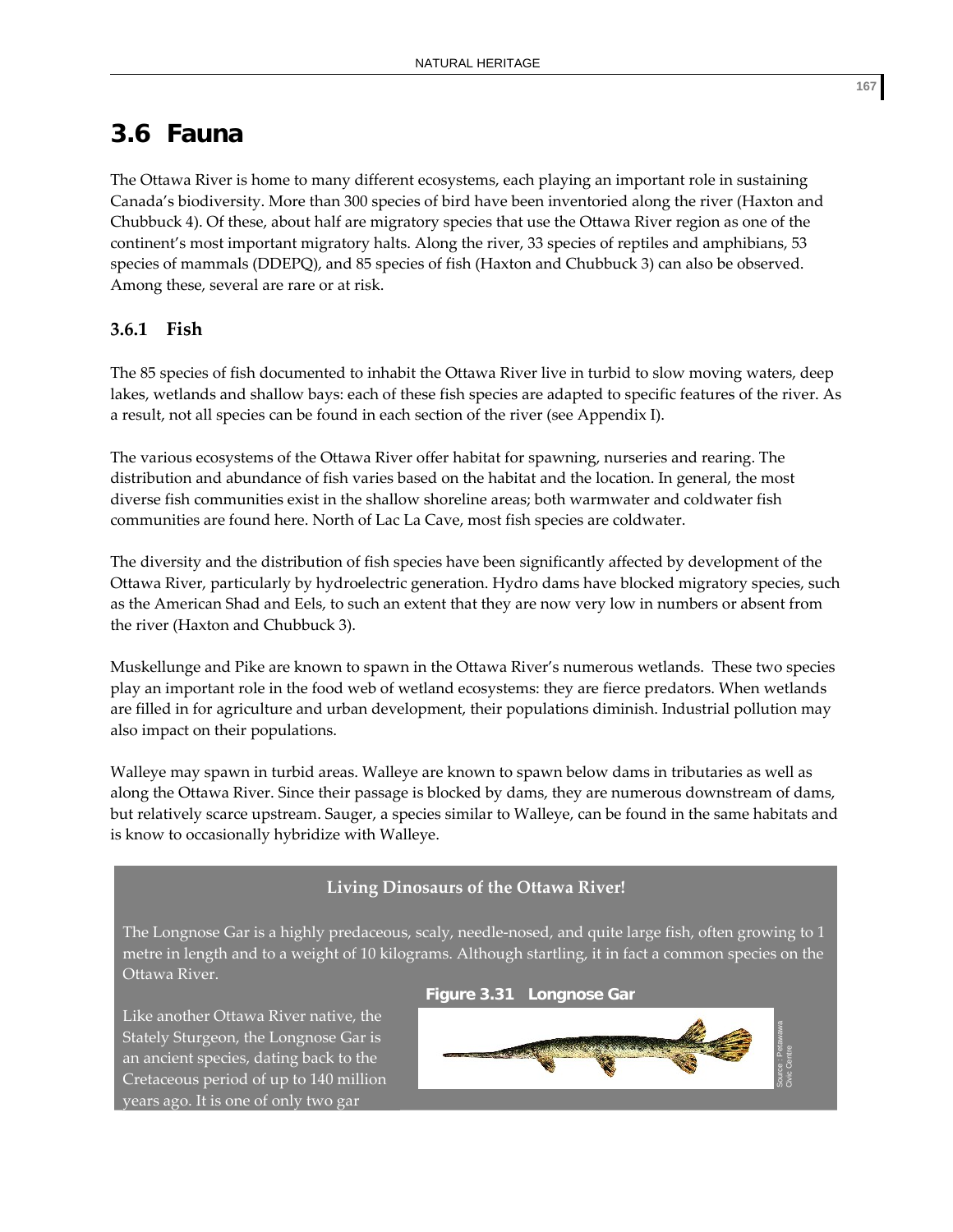species found in Canada, its relative being the threatened spotted gar (COSEWIC: "Species Database"). The Longnose Gar populates the Saint Lawrence River and the southern Great Lakes, but is particularly prevalent in the Ottawa River and its tributaries.

Living up to 22 years, this impressive species has a number of distinctive characteristics that enable it to maintain its role as a top‐level predator of other fish, crustaceans, frogs, and insects:

- A torpedo-shaped body
- Needle‐sharp teeth
- Strong jaws
- Hard, diamond‐shaped scales
- A slender, needle‐like snout 15 to 20 times its width
- Skin so tough that it has historically been used as an abrasive material; its enamel‐like scales have been used as arrowheads and jewellery.

The gar is specifically adapted to murky, stagnant, low‐oxygen conditions, and has a lung‐like gas bladder that allows it to breathe air. The Longnose Gar will drift close to the surface of shallow bays, pools, or backwaters and gulp air to supplement its gills.

Finally, the Longnose Gar lays poisonous eggs. The fish spawns in the weeds of shallow inlets or offshore shoals, and provides no subsequent care for its young. Instead, the eggs are coated with an adhesive substance that attaches them to underwater vegetation, and is highly toxic to its predators, including humans (Rivers, Inc.: "Ottawa River").

The River Redhorse is a freshwater fish found in the Ottawa River that inhabits moderate to large rivers where the current is fast, and the bottom is composed of stones, rubble and bedrock with very little siltation. In Canada, River Redhorses are found only in southern Ontario and southwestern Quebec. Its population seems to be declining (CWS: "Species at Risk"). This fish species has restrictive habitat requirements and is sensitive to siltation and pollution along the Ottawa River. In Canada, it is considered





a species of "special concern" by COSEWIC ("Species Database"). In the United States, the River Redhorse is listed as endangered, threatened, rare or extirpated in several states (CWS: "Species at Risk").

The American Shad, a species that spawns in the Ottawa, is also at risk due to the many dams along the river. The American Shad was found in great numbers before hydroelectric

development. The village of Chute‐à‐Blondeau was once renowned for its exceptional fishing grounds upon which several varieties of fish, and Shad in particular, were being caught in large numbers. In the mid‐19th century, as many as 1,200 fish could be caught in a single day (Haxton and Chubbuck). The Lake Sturgeon has recently been added as a Species of Concern to the list of endangered species present in Ottawa River environments (COSEWIC: "Species Database"). species at Risk").<br>
The American Shad, a species that spawns in the Ottawa, is also at risk due to the many<br>
dams along the river. The American Shad was found in great numbers before hydroelectric<br>
development. The village

Sport fishing has a long history on the Ottawa River. The numerous catches commonly include Muskellunge, Largemouth and Smallmouth Bass, Yellow Perch, Walleye and Northern Pike. Other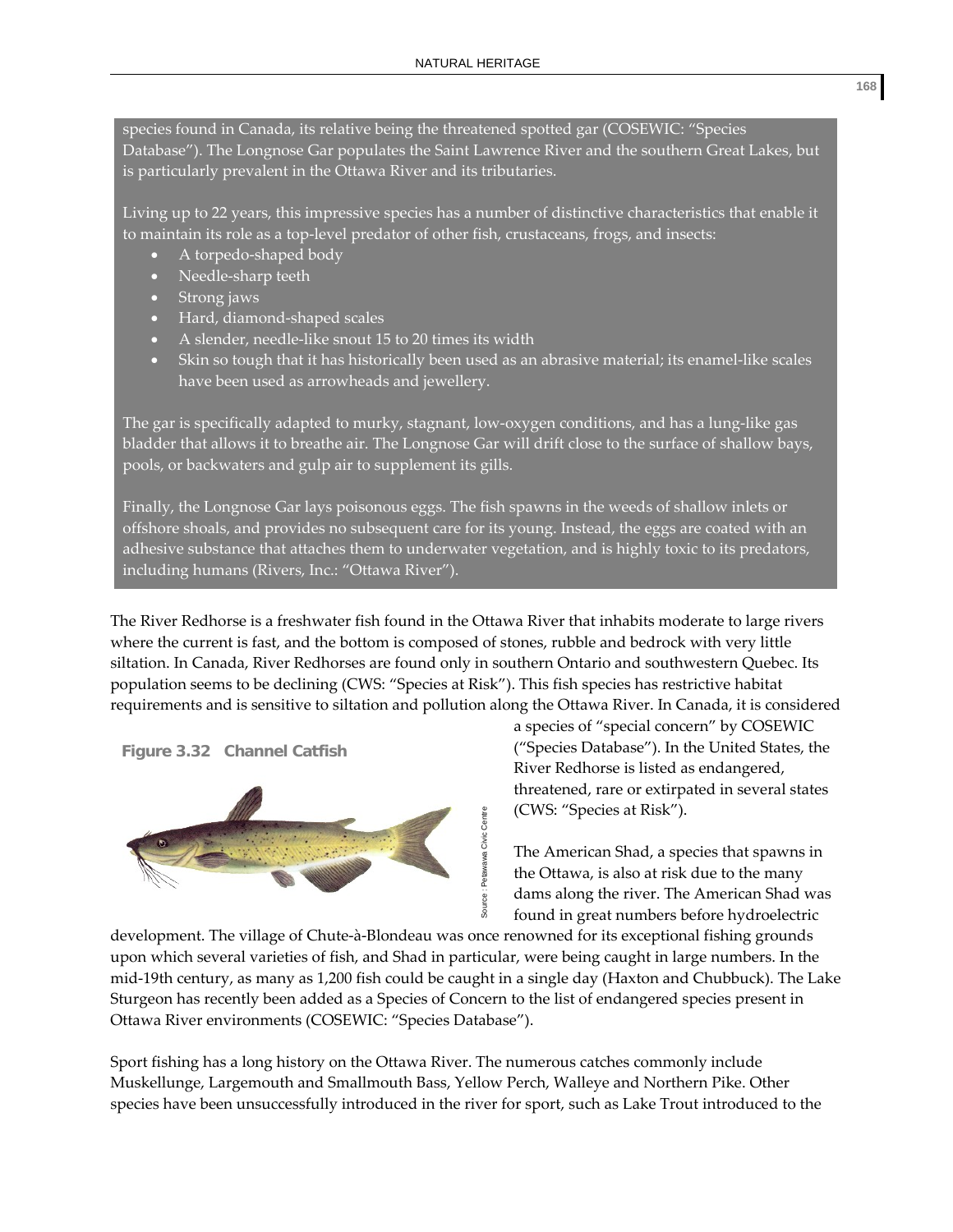Deep River area in 1993, with only a few individuals reported since. Please refer to Chapter 4.2.1: Fishing for a more detailed description of sport fishing.

A few commercial fishing operations exist on both shores of the Ottawa River. Companies are licensed to harvest the following species: Sunfish, Bullhead, Yellow Perch, White Perch, Suckers, Carp, Channel Catfish, Freshwater Drum, Black Crappie, Rock Bass, Lake Sturgeon and American Eel (Haxton and Chubbuck 3).

# **3.6.2 Mammals**

heritage.

animals themselves are not.

Though few mammals inhabit the Ottawa River itself, numerous mammal species live near its banks or frequently travel to its shores. Mink and Beaver are often observed, and Muskrat and Otter communities have been reported in various wetlands along the river.

Many mammals inhabit the mixed wood lowlands of the river watershed. Some of the most abundant species of mammals here are rarely seen by humans. These species include Southern and Northern Flying Squirrels, Northern Water Shrews, Short‐tailed Shrews, White‐footed Mice and Meadow Voles. Sightings of Woodchucks, Red Squirrels, and Eastern Chipmunks are frequent. Snowshoe Hares, Eastern Cottontail Rabbits, Grey Squirrels, Raccoons, Coyotes, Muskrats, Red Foxes, Ermines, Deer Mice, Mink, Striped Skunk, Porcupines, White‐tailed Deer and both Little Brown and Big Brown Bats are also numerous. Red Squirrels, Red Foxes, Ermines, Little Brown and Big Brown Bats and Striped Skunk have been observed in the past.

Wolf, Lynx, Moose, Marten, and Wolverine are more restricted to the boreal forest of the upper reaches of the Ottawa River. The Black Bear inhabits the entire watershed, often living near lakes and rivers. This omnivore mostly feeds on vegetation but also consumes fish.

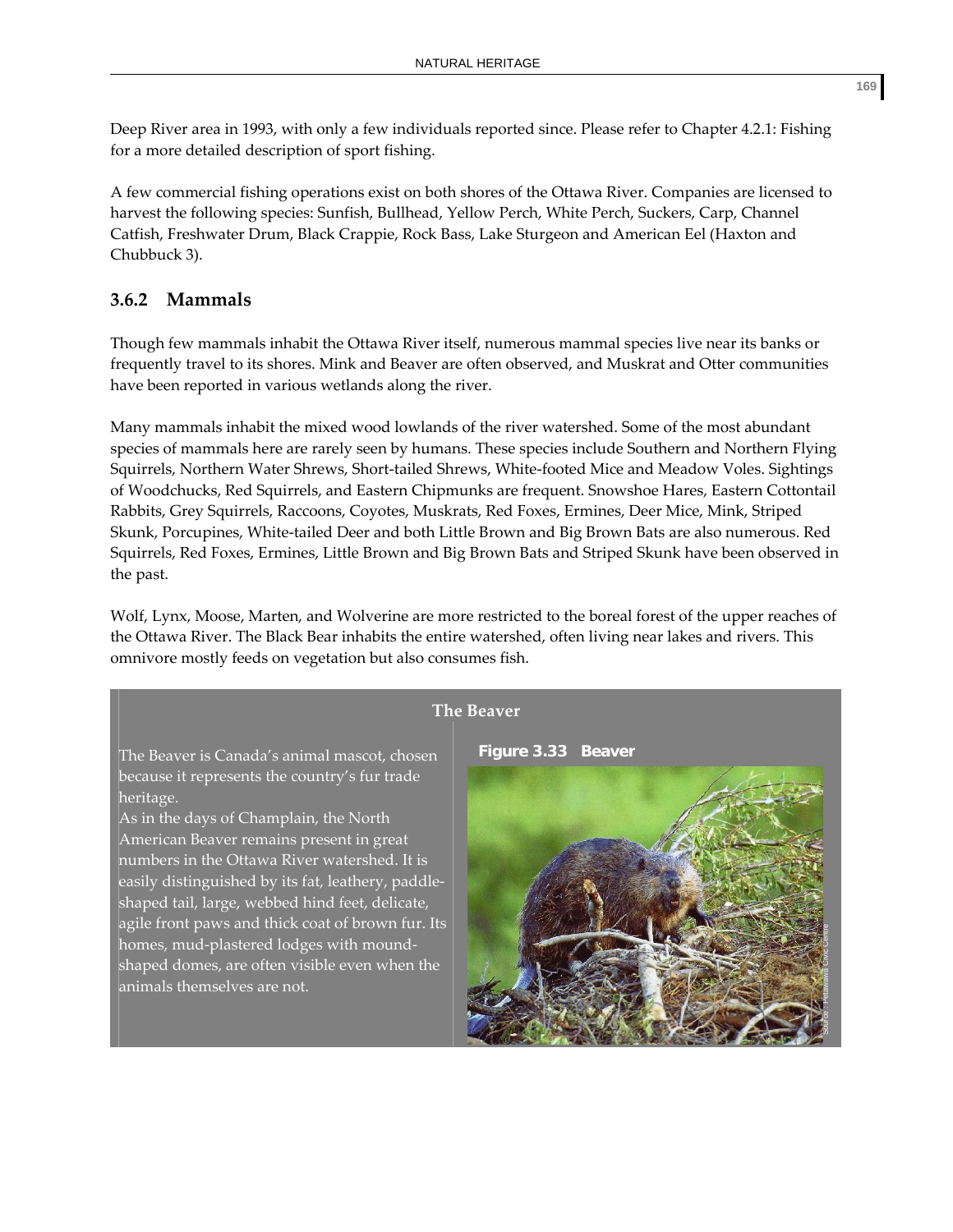#### **Island Mammals**

Certain islands of the Ottawa River are home to different species of mammals, depending of their size and condition during the flood season each spring. For instance, Woodchuck, Red Squirrel, Grey Squirrel, Beaver, Muskrat, Porcupine, Raccoon, Mink, and White‐tailed Deer have been reported on the Petrie Islands (Hanrahan and Darbyshire).

Mammal populations have greatly changed with the replacement of forest with agricultural land and urban development. New species have appeared, either introduced for sport or better suited to the new conditions. Currently, species such as Snowshoe Hare, Eastern Cottontail Rabbit, Deer Mouse and White-Tailed Deer are common in agricultural and urban areas. White-tailed Deer populations are on the rise in many parts of southern Ontario and Quebec. They benefit from farmlands by feeding on the highly nutritious agricultural crops, and often take cover in nearby woodlots (Haxton and Chubbuck).

# **3.6.3 Birds**

**Figure 3.34 Tree Swallow** 



Canada Geese. Over 300,000 Canada Geese stop here to feed in spring, more than half of the entire Atlantic corridor population. Other migratory birds with stops on the Ottawa include northern species such as Brant Geese, Artic Tern, and Red‐Throated Loon (Haxton and Chubbuck).

Sand flats provide habitat for the American Golden Plover, Red Knot, Western Sandpiper, Buff‐ Breasted Sandpiper, Black‐Backed and Glaucous Gulls and the rarer Mew Gull. Marshes are home to many waterfowl during their breeding season. Colonies of Great Blue Heron are also found along the river. Common Mergansers, Harlequin Ducks,

Over 300 species of birds are found along the Ottawa River. About half of these are migratory birds. Situated in the heart of the Atlantic Flyway, the Ottawa River is one of North America's most important halts for migrating waterfowl, a crucial staging area for many species (Dulude 28).

One of the richest habitats for migratory waterfowl is located between Montebello and Gatineau; species that stop here include Black Duck, Mallard, Northern Pintail, Northern Shoveler, Green‐Winged Teal, Blue‐Winged Teal, Wood Duck and American Wigeon. This same stretch is known for its abundant population of

**Figure 3.35 Bald Eagle** 



Barrow's Goldeneyes and Common Goldeneyes have been reported to spend the winter in the open waters near rapids and dams. Eleven species of raptor breed in the forests bordering the Ottawa River,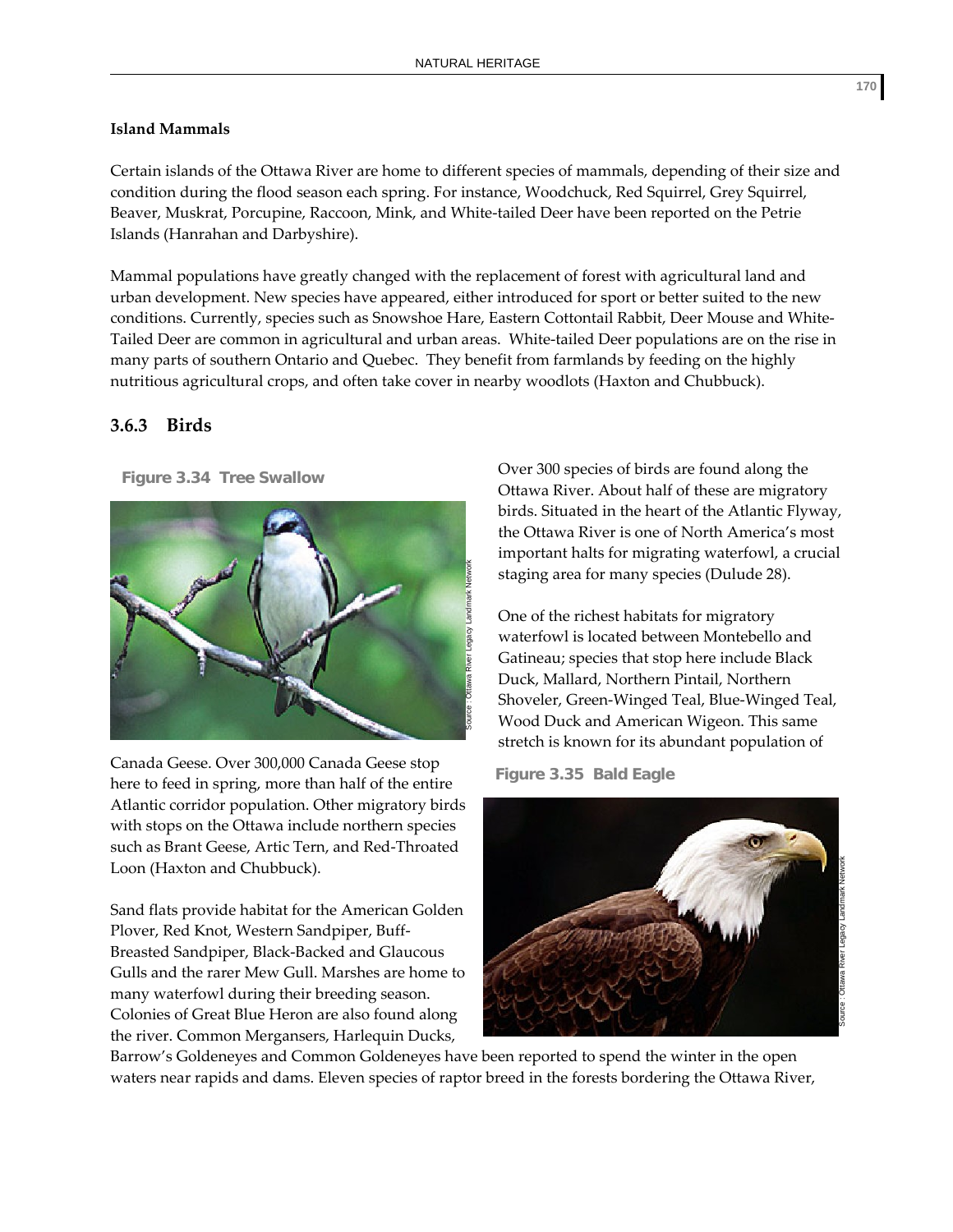including Cooper's Hawk, Red‐Tailed Hawk, Merlin, Bald Eagle and the rare Red‐Shouldered Hawk. Please see Appendix J for a full list of breeding birds along the Ottawa River.

#### **The Peregrine Falcon**

The Peregrine Falcon, one of the bird species that breed on the cliffs beside the Ottawa River, was considered an endangered species in Canada from 1978 to 1999. Like the Bald Eagle, its population crashed in the 1950s due to the presence of agricultural pesticides, especially organochlorine compounds such as DDT, in the environment. These compounds caused the birds' egg-shells to thin and eggs to break, leading to reduced hatching success, reduced brood‐size, and therefore reduced overall breeding success. Because Peregrine Falcons are at the top of the food chain, they are victims of biomagnification: their tissues accumulate high concentrations of the toxic substances present in their environment.

Due to more stringent regulations governing pesticide use, organochlorine contamination in Canada is no longer a major limiting factor for Peregrines. Unfortunately, the species is still considered threatened. Organochlorine compounds may still be in use in the birds' southern wintering range. Furthermore, there is uncertainty about the stability of small reintroduced populations in southern Canada, and the birds' overall population remains small. The birds also face diminishing quality of habitat. Locally, Peregrines may be affected by destruction of breeding sites and breeding areas, or by human intrusion near nest sites (CWS: "Species at Risk").

The Ottawa River's bird populations were first disturbed by intensive hunting, and more recently by the construction of hydroelectric dams. Today, bird hunting is still permitted in many areas of the river.

## **The Least Bittern: A Threatened Bird of the Outaouais Region**

The Least Bittern, Ixobrychus exilis, is seen at times in the Outaouais region, primarily in the wetlands bordering the Ottawa River between Gatineau and Papineauville. Perras Bay is considered an excellent site for observing this species, though it is also often seen at the Rubaniers Marsh, the Massettes Marsh, the Laîches Marsh, the Noire Ouest Bay and McLaurin Bay. The density of the population seems to be low upstream of Gatineau (Chabot and St-Hilaire).

COSEWIC has designated the Least Bittern a threatened species in Canada. This status was conferred because its population is small and continues to decline as a result of the loss or degradation of high quality marsh habitats across its range. There are presently only about 1000 pairs left in Canada, most of which are in southern Ontario and Quebec.

# **3.6.4 Reptiles and Amphibians**

There are 33 species of amphibian and reptile in the Ottawa River and its watershed (DDEPQ). The health of these populations depends intimately on the health of the river itself. Some amphibians and reptiles depend exclusively on the river and associated bodies of water for their habitat, while others use the river during only a short cycle of their life.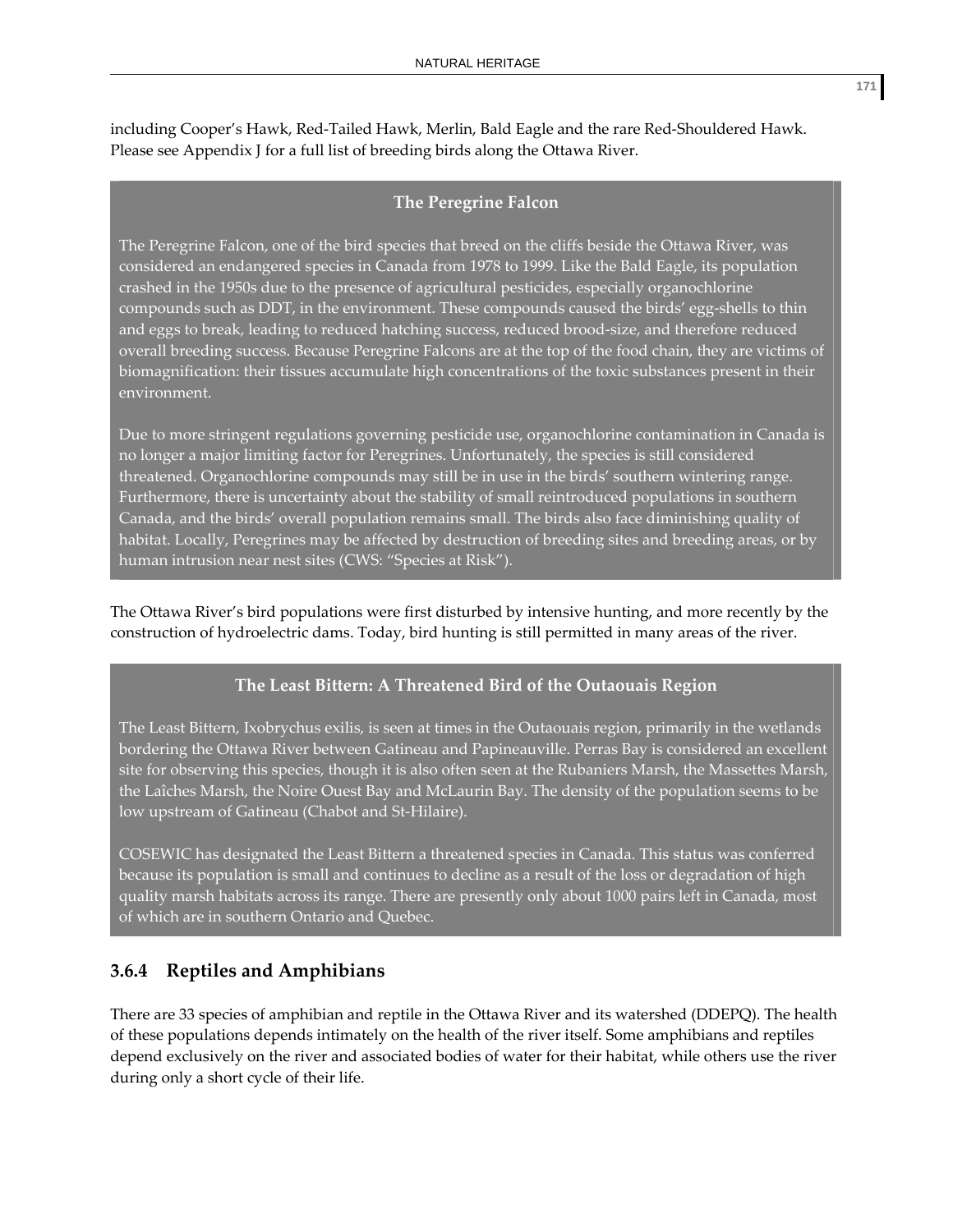This is the case for many salamanders and frogs that lay their eggs in ponds and swamps. Young salamanders and frogs inhabit ponds and swamps during their juvenile life cycle. The Mudpuppy is strictly aquatic and therefore found in the river year-round. The Spring Peeper, Bullfrog, and Green Frog are abundant and common in almost all areas of the river. Considered a vulnerable species in Quebec, the Western (Striped) Chorus Frog has been reported in the vicinity of Allumette Island.

Numerous turtles can also be observed in the slow‐moving waters and wetlands bordering the Ottawa River. The most common and noticeable are the Common Snapping Turtle and the Midland Painted Turtle. These species are mostly found in the southern reaches of the river, although they live in other parts as well. The Red‐Eared Slider turtle is a common aquarium species that has been introduced in many areas in Canada. Unfortunately, it competes with the Midland Painted Turtle for habitat and food.

Rare, and only in the Lower Ottawa River, are the Eastern Spiny Softshell Turtle (at risk in Canada, Quebec, and Ontario), the Common Map Turtle (at risk in Ontario) and the Wood Turtle, also at risk.

**Figure 3.36 Wood Turtle** 



COSEWIC recently added the Stinkpot Turtle (2002) and the Blanding's Turtle (2005), both present in the Ottawa River, to the list of species threatened in Canada. (COSEWIC: "Species Database"). The Wood Turtle is widespread but in low densities and numbers across much of southeastern Canada. Its populations are highly sensitive to commercial exploitation for the pet trade. The species is close to extirpation in southern Ontario. This turtle has a low reproduction rate and a late age at maturity. Its population is probably limited by temperature and habitat requirements (particularly clear, sandy or gravel-bottomed streams) (CWS:

"Species at Risk"). In addition, two populations of Spotted Turtle have been discovered in the Ottawa Valley. This endangered species is the rarest turtle in Algonquin Park.

#### **The Spotted Turtle: An Endangered Species Along the Ottawa River**

The Spotted Turtle, *Clemmys guttata*, is an endangered species in Canada present in Ontario and Quebec. The turtle occurs at low density, has an unusually low reproductive potential, combined with long‐lived history, and occurs in small numbers in bogs and marshes that are fragmented and disappearing. In small protected areas, these turtles have a low probability of persistence, as low population numbers and isolation reduce population viability. Another threat to their persistence is from collection for the pet trade (COSEWIC: "Species Database").

**Figure 3.37 Spotted Turtle** 

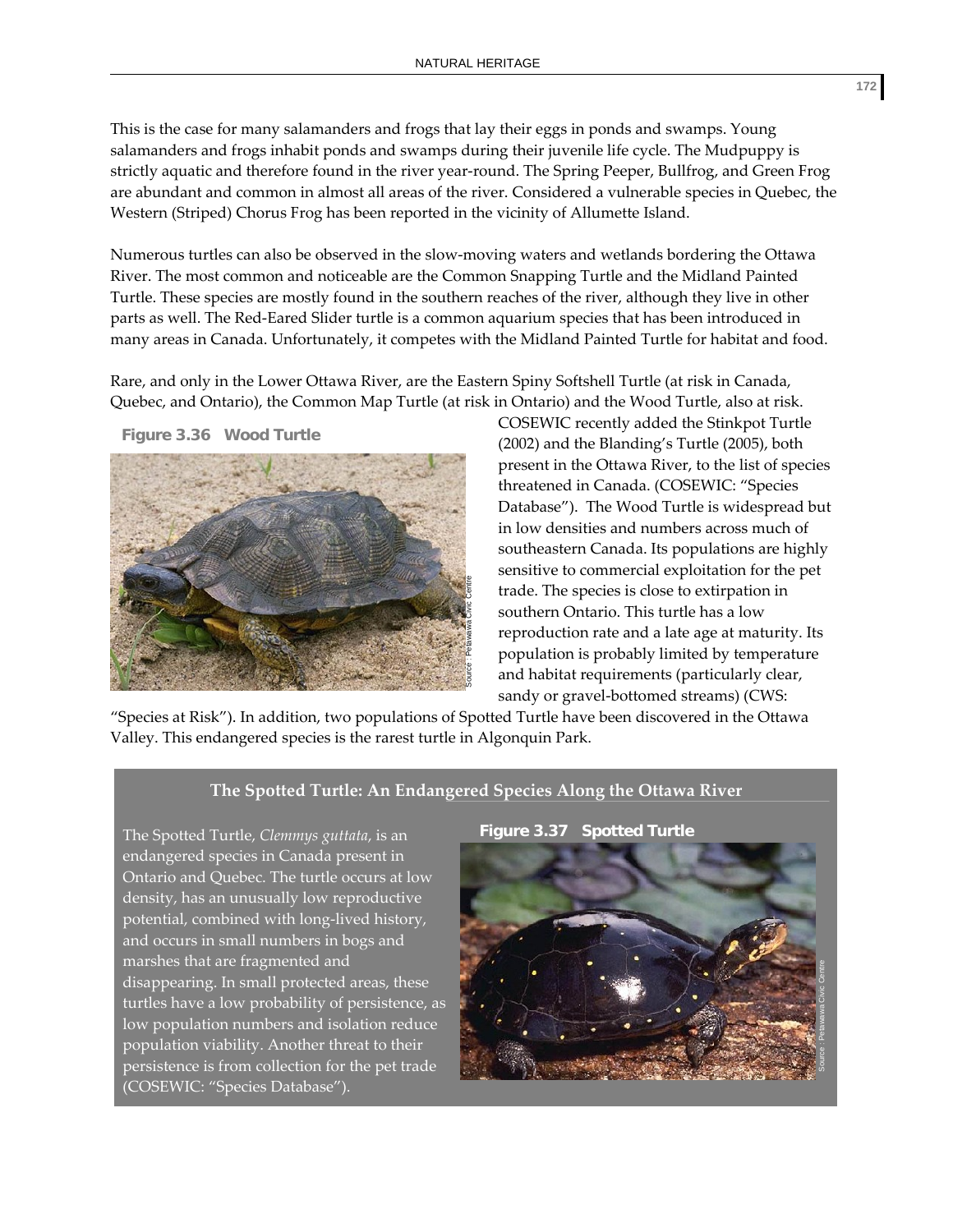As with other wildlife along the Ottawa River, threats to turtle populations include substantial habitat loss, often restricting the distribution of turtle species to only portions of their former range. Habitat degradation through development and recreation may block access to nesting, hibernation, feeding and basking sites. Other potential threats include the partial or complete isolation of segments of turtle populations by dams and other structures, the reduction of juvenile recruitment by high predation rates on nests, and high mortality rates due to collisions with motor boats, trapping, and incidental mortality from fisheries (CWS: "Species at Risk").

At least seven species of snake have been reported in the Ottawa River area. Water snakes are often sighted in the river. The Eastern Milksnake and the Eastern Ribbon Snake are both considered species of special concern by COSEWIC.

#### **Two Snake Species of Special Concern Along the Ottawa River**



#### **The Milksnake**

The name "Milksnake" stems from the erroneous belief that these snakes would enter barns and steal milk from cows. This is definitely false, as the snake's jaw is not adapted for sucking, and its teeth are very sharp! Instead, Milksnakes visit barns in search of rodents, which they consume in large numbers. Young Milksnakes eat worms and young snakes of other species. Milksnakes are constrictors, suffocating their prey before swallowing it.

Milksnake habitat is ideally close to water, and provides opportunities for basking and egg laying (CWS: "Species at Risk"). The Milksnake is still widely distributed in Ontario, but anecdotal information indicates that it occurs in small numbers. The species maintains a small but seemingly stable population in Quebec.

The Milksnake is subject to high levels of road kill and is still deliberately killed because it resembles venomous species. In addition, milksnakes are affected by habitat loss and modification due to urbanization (COSEWIC: "Species Database").

#### **The Eastern Ribbonsnake**

The Eastern Ribbonsnake strongly resembles the more common Eastern Garter Snake in both colour and size. However, ribbonsnakes are more slender and have longer tails than garter snakes. The Eastern Ribbonsnake is semi‐aquatic. It is most frequently found along the edges of shallow ponds, streams, marshes, swamps, or bogs bordered by dense vegetation that provides cover. It feeds primarily on amphibians, particularly frogs.

This snake has probably always been rare in Ontario. However, there is evidence that it is becoming increasingly localized, even extirpated, in areas where it was once widespread.